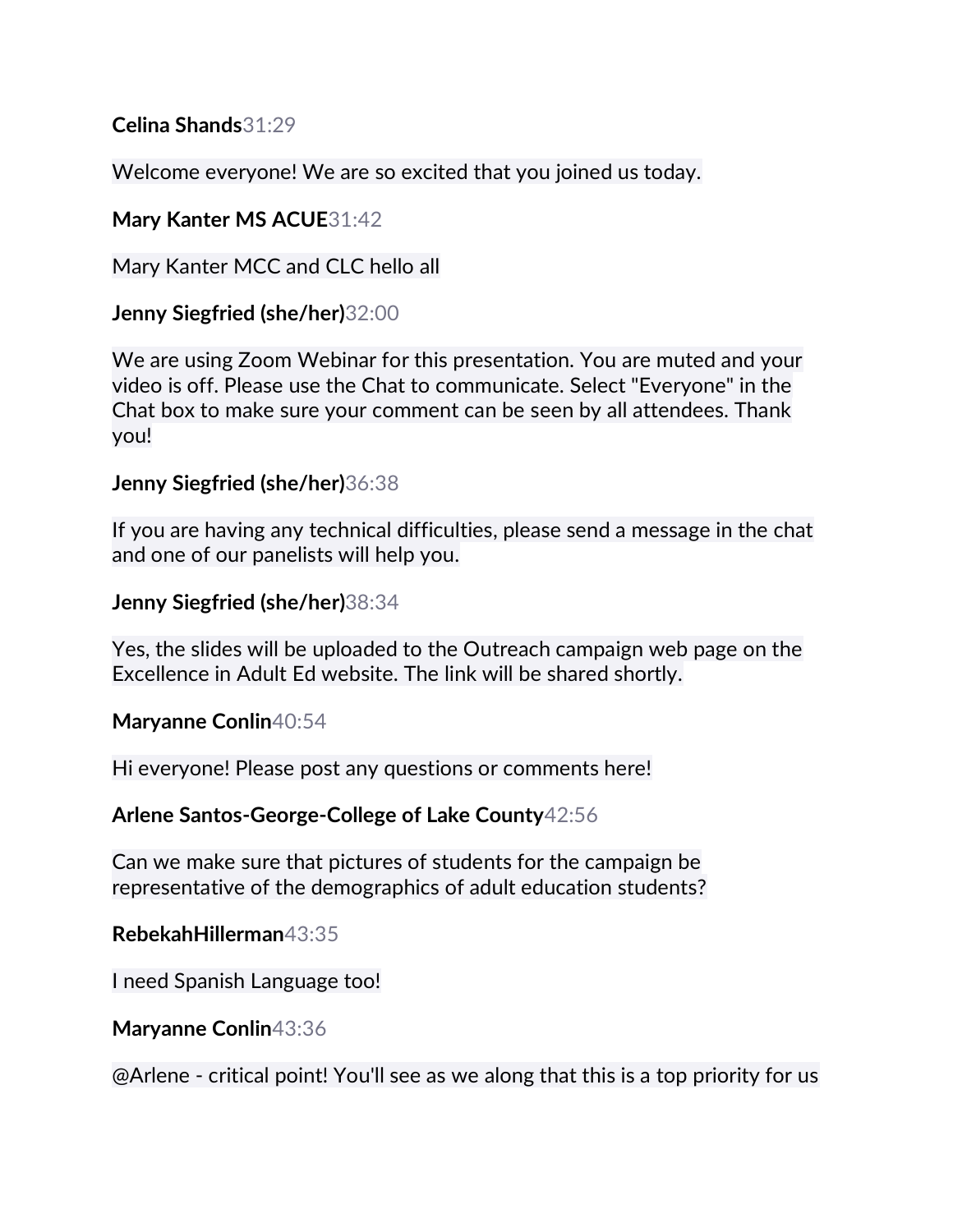**Casia Holmgren**43:56

Out program issues flyers, etc.

**Maryanne Conlin**43:57

@Rebekah - Por supuesto!

**Julie Lieving**44:00

flyers, email, Facebook, radio ads, Farmer's Market

**Brett O'Brien**44:01

I get referrals from other parts of our organization.

**Margi McGowan**44:01

Flyers, word of mouth, social media

**mwolf@KCC.EDU**44:07

Press release, email push, geofencing

**Carol Feingold**44:07

social media

#### **mwolf@KCC.EDU**44:18

Social media

**Megan Jones (she/her)**44:19

Text messages to potential students

**Patti Wragg**44:21

mail flyers, Facebook, word of mouth, email, webpage at college

**Aleyda Munoz**44:22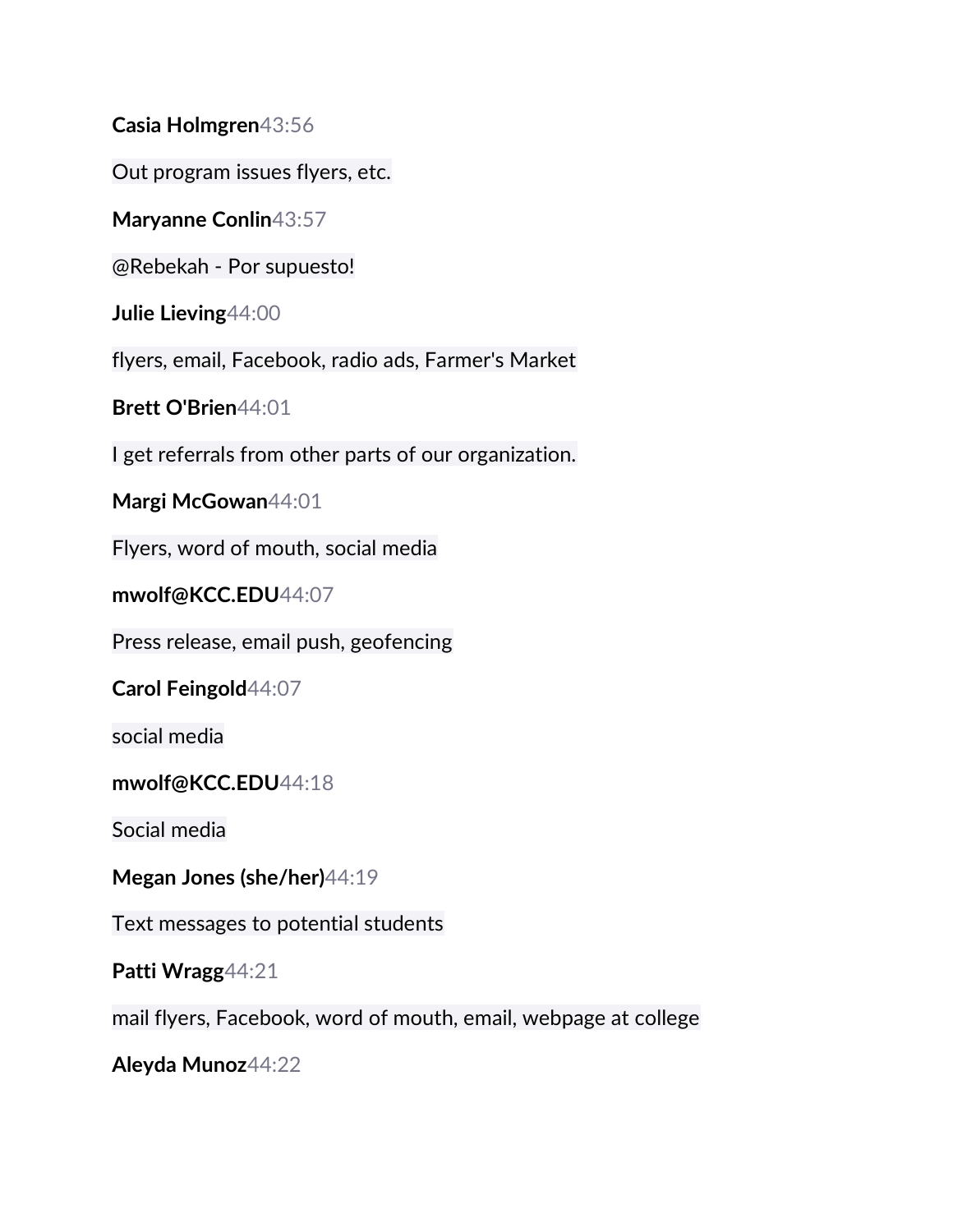Flyers, social media, word of mouth

**Suzanne Klauke**44:32

social media, district website, flyers, word of mouth, etc.

**Mandy Dwyer**44:35

Word of Mouth, social media and google ads, local billboards.

**Rita Adamitis**44:37

Flyers, social media, calls to past students

**Patti Wragg**44:37

go to some community events

**Mary Lloyd**44:42

marketing, info sessions, flyers, postcards, radio ads, social media, word of mouth

**Sarah McFarlane**44:45

posters in businesses, Facebook, radio ads, we are placing banners at busy intersections \*this is a new one for us

**The Learning Center**44:46

e-mail group text phone calls

**Katriel Jean-Baptiste**45:01

flyers, texting, information sessions, phone calls, flyers to partners and left at sites

**Zoom3 Conference**45:07

social media, passing the work in the community and flyers

**RebekahHillerman**45:11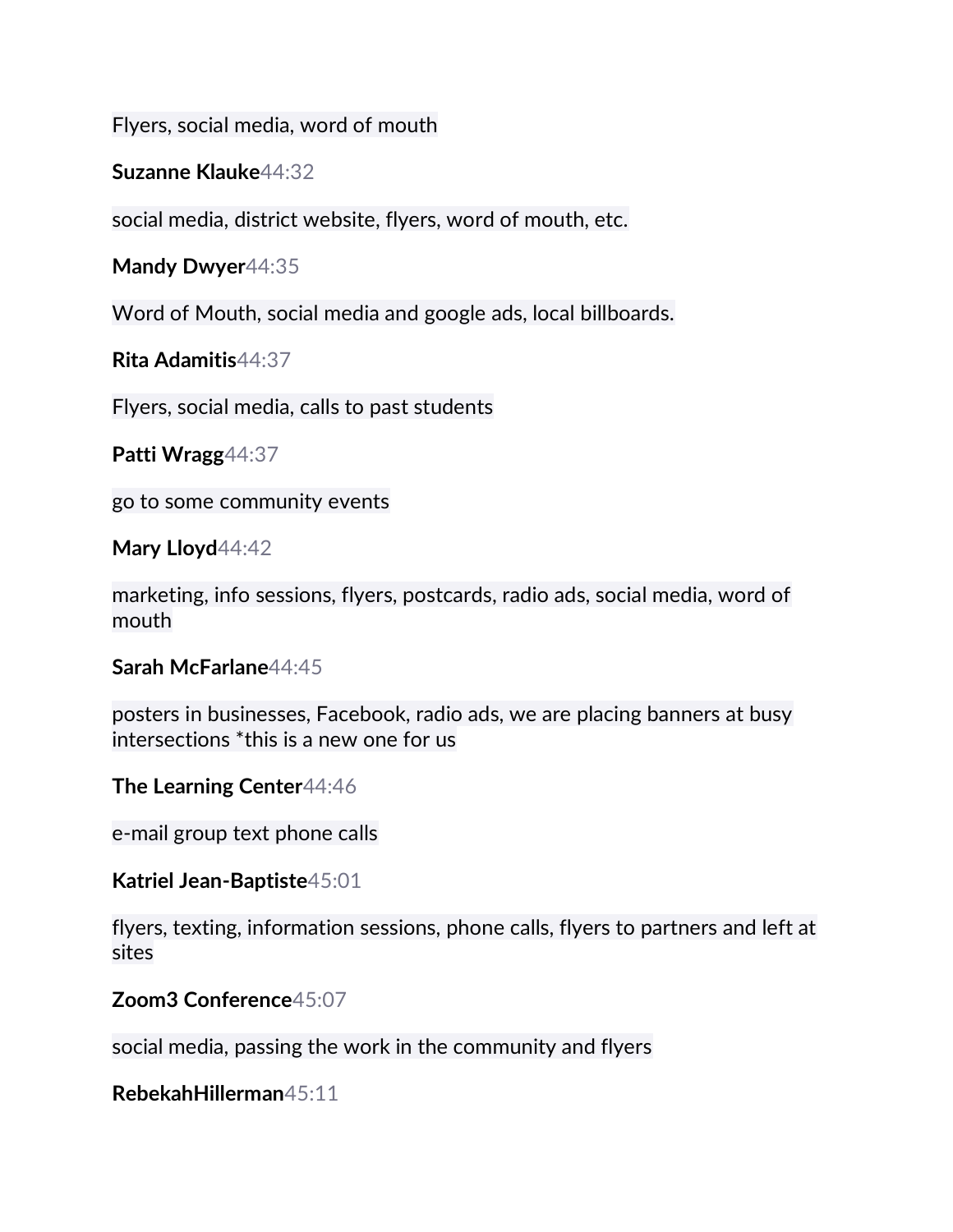Flyers posted at high traffic areas throughout our areas of teaching, word of mouth, Facebook.

**Guadalupe Narvaez**45:14

Guadalupe Narvaez/UIC Center for Literacy

**Maria Mata**45:15

our students recommend us to family and friends

**Aleyda Munoz**45:17

1,000 a day

**Bryn Griffin**45:21

hundreds

**The Learning Center**45:30

300 a day

**Mandy Dwyer**45:31

Each individual? 300+ a day

**Mary Kanter MS ACUE**45:31

5000 per day

**Patti Wragg**45:31

500 per day

**Brett O'Brien**45:32

500/day

**George Tomlinson**45:36

definitely in the 1000s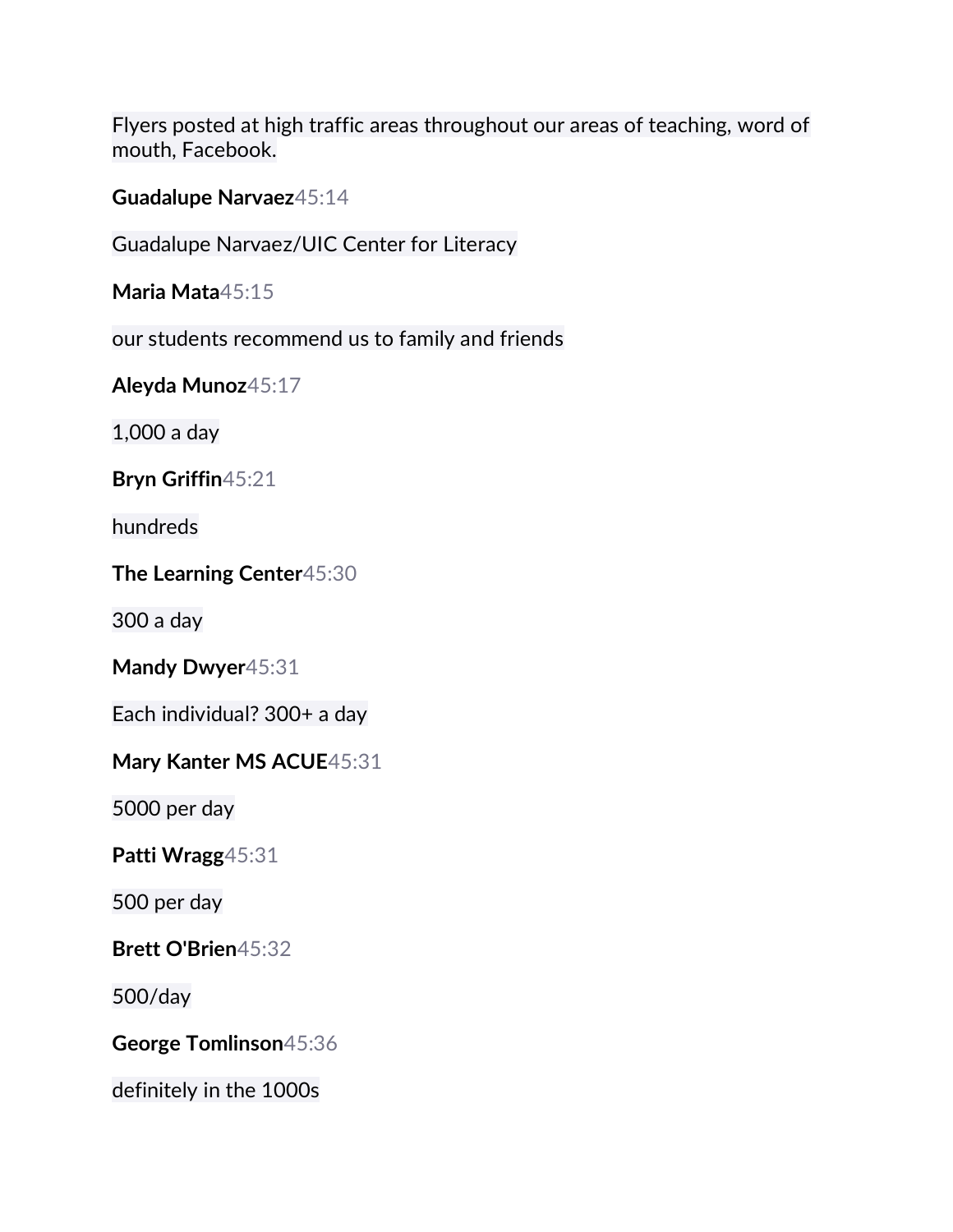**mwolf@KCC.EDU**45:37

Hundreds

**Sherri Kulawinski**45:44

2000 a day

**D. Gonzalez World Relief**45:44

50000

**Tricia Wagner**45:44

660,000

**Ann O'Leary**45:45

over a thousand

**Bryn Griffin**45:45

I'd say double what was previous

**Cesar Lara**45:55

wow wow

**Aleyda Munoz**46:07

ريخ

**Frederick Mitchell**46:17

yes, double wow

## **Maria-Diana Gutierrez**47:41

Adult Education at South Suburban College has a social media page. We send out flyers. We also print flyers and post at local stores and churches. Many of our teachers text or have Whatapp and post links to register.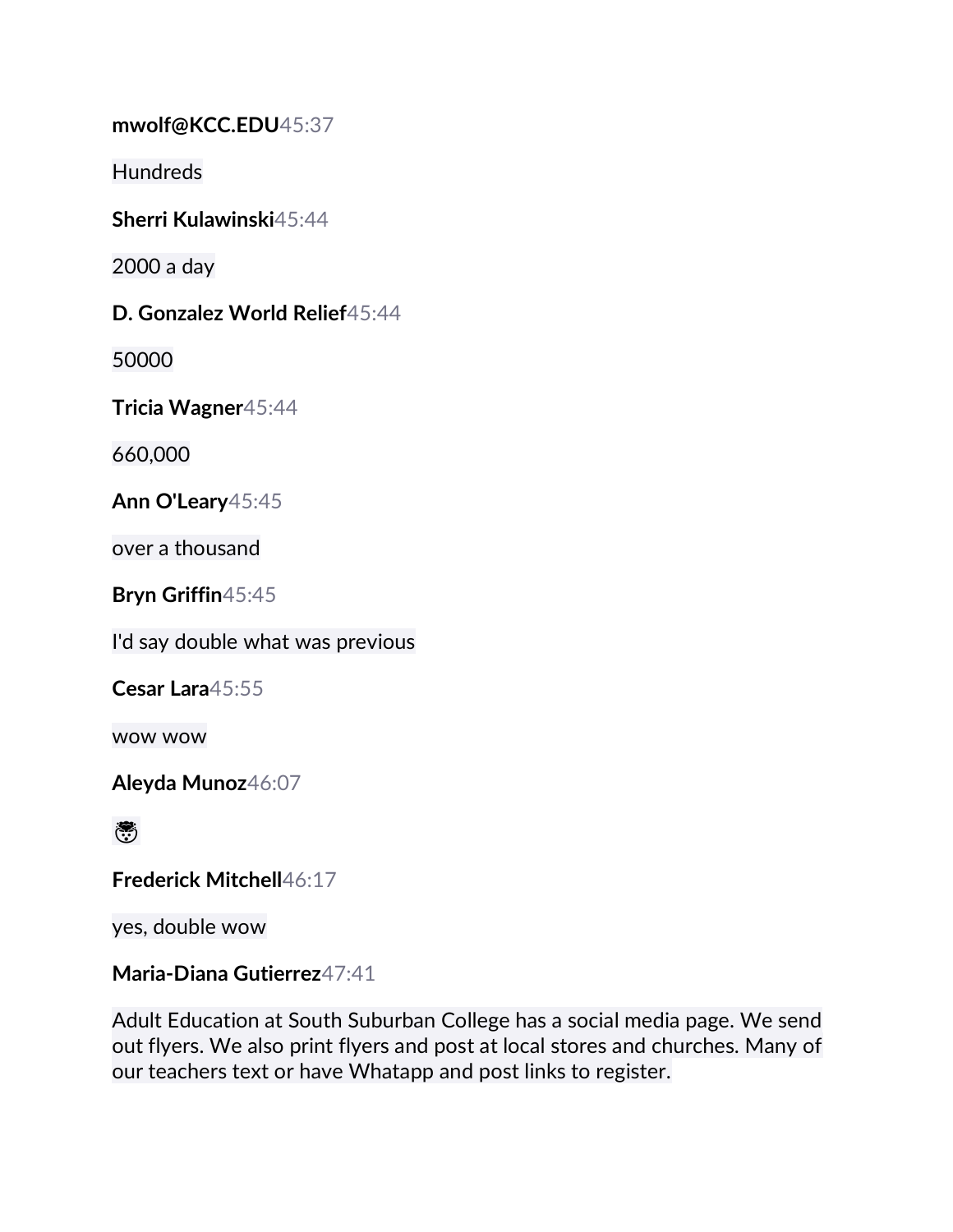**Celina Shands**48:12

Thank you for weighing in on your outreach methods!

**Celina Shands**49:39

What challenges have you experienced in your programs around students' decision making processes? What are their barriers to enrollment?

**Brett O'Brien**50:16

Scheduling is a problem. If they work during the day there are no classes at night.

**Aleyda Munoz**50:28

Transportation, childcare, long hours working schedules

**Celina Shands**50:33

Yes Brett; that has been problemmatic

**Rita Adamitis**50:45

Taking care of parents or children; work hours changing; transportation

**Celina Shands**50:54

Yes Aleyda: they are juggling multiple priorities

**Celina Shands**51:01

Thank you for weighing in Rita

**Mary Kanter MS ACUE**51:23

Transportation and childcare can be effectively be addressed with online options

**RebekahHillerman**51:43

I would like to be able to job site adult assessments to the adult learner.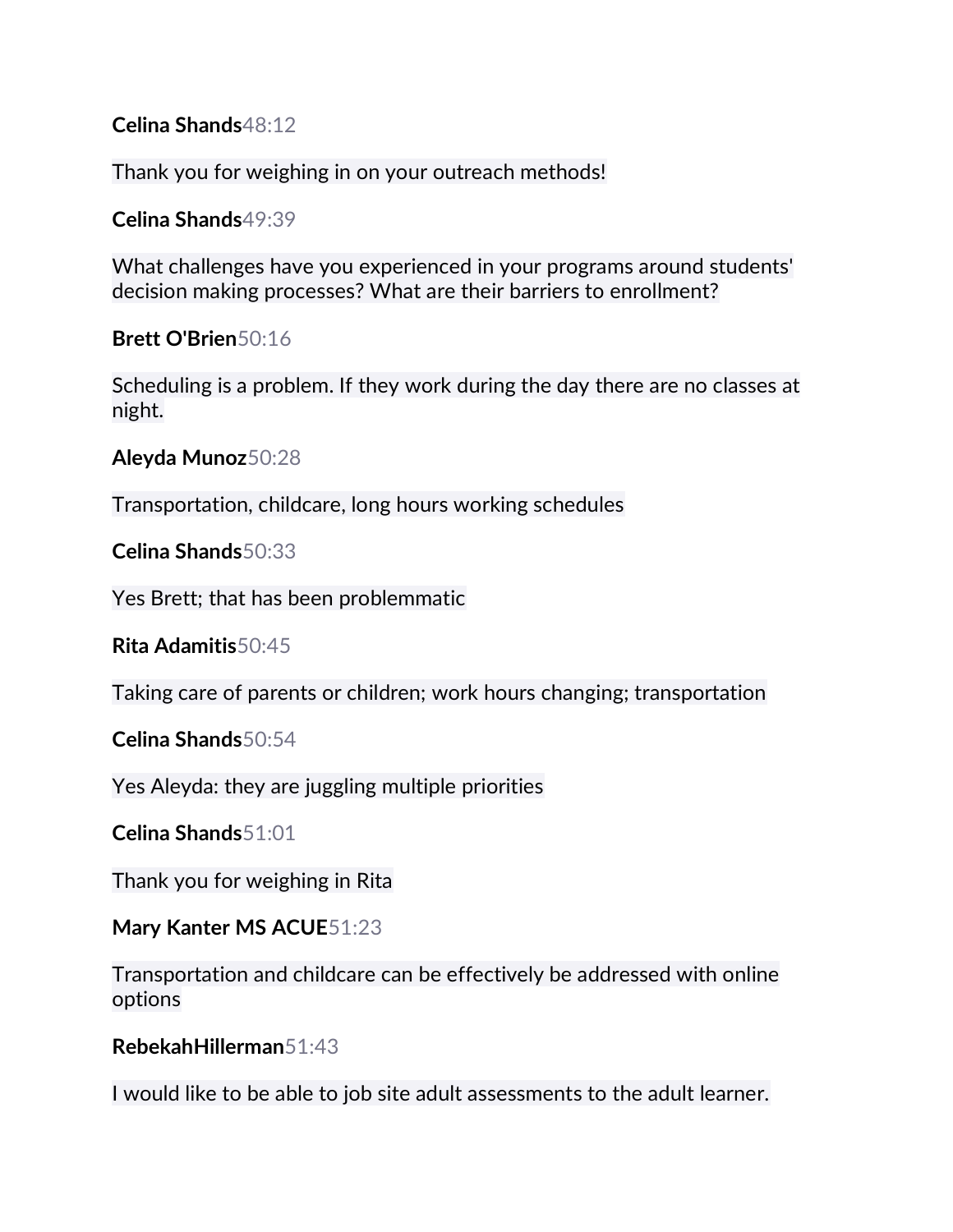**Naomi Ramage**51:59

I love having this step-by-step process laid out!

**Margi McGowan**52:00

Some students are fearful of in-person instruction.

**Celina Shands**52:01

Mary 4 sure - - online can assist to overcome

**Tricia Wagner**52:03

Students might reject the "need." They want improvement - access to skills, credentials, and opportunities, but they may not recognize how acute their need is / how long growth might take.

**Brett O'Brien**52:25

I agree with that, Tricia.

**Andrew Holm**52:35

Many skip a lot of these steps - talk to a friend, get an idea, jump to trying to enroll...

#### **RebekahHillerman**53:21

I hope a poster we can post at local employer's work places for the hotline to become common information.

**Bryn Griffin**53:43

yes Andrew

**Celina Shands**53:45

Tricia - - yes, we have to make sure that they see the benefits/value of their time investment & how their lives will change if they engage with you.

**Katriel Jean-Baptiste**53:59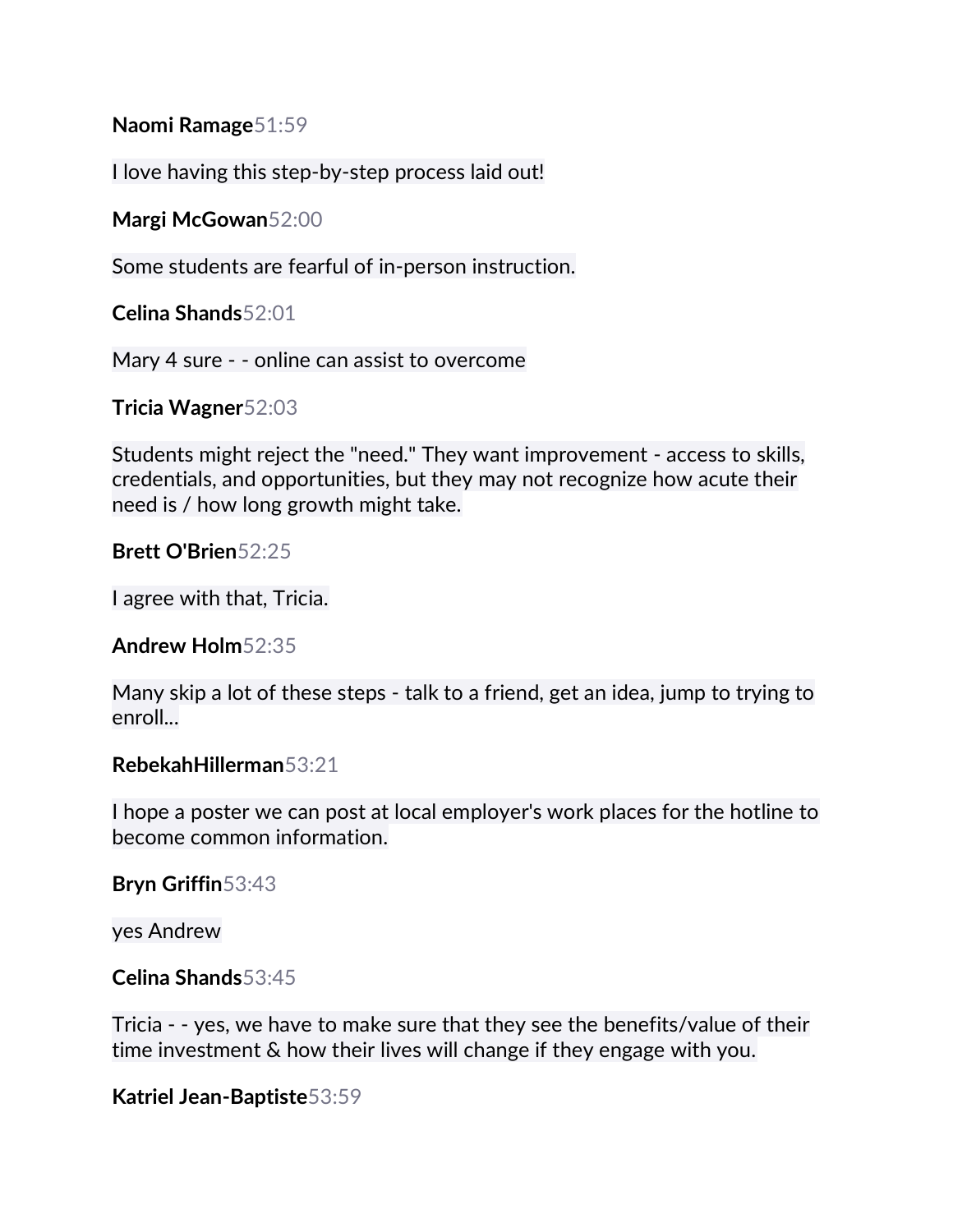Transformative Learning Theory

**Celina Shands**54:18

Andrew - - are you at a college?

**Andrew Holm**54:44

Yes, in Adult Ed at Parkland College in Champaign

**Christina Sedrel de Jong**54:57

Challenge - students are motivated but have to choose between school and a paycheck so they leave out of survival needs

## **RebekahHillerman**55:00

Applicable to their current needs as an adult, is how you reach them.

#### **smbrown**55:06

The principles shown were on-target, but they won't be held by a significant number of students who come to Adult Ed. We may have to help them understand how to build them.

## **Celina Shands**55:40

You may find that college focused students are likely to jump into enrollment, while those at adult programs need a bit more hand holding. We have all types of programs on the call today....

## **Celina Shands**56:19

Yes SM Brown - if I'm understanding your point, we need to help them with connection points/pathways.

## **RebekahHillerman**58:34

Internet, childcare, and public transportation are none to very limited here in my counties.

# **RebekahHillerman**59:04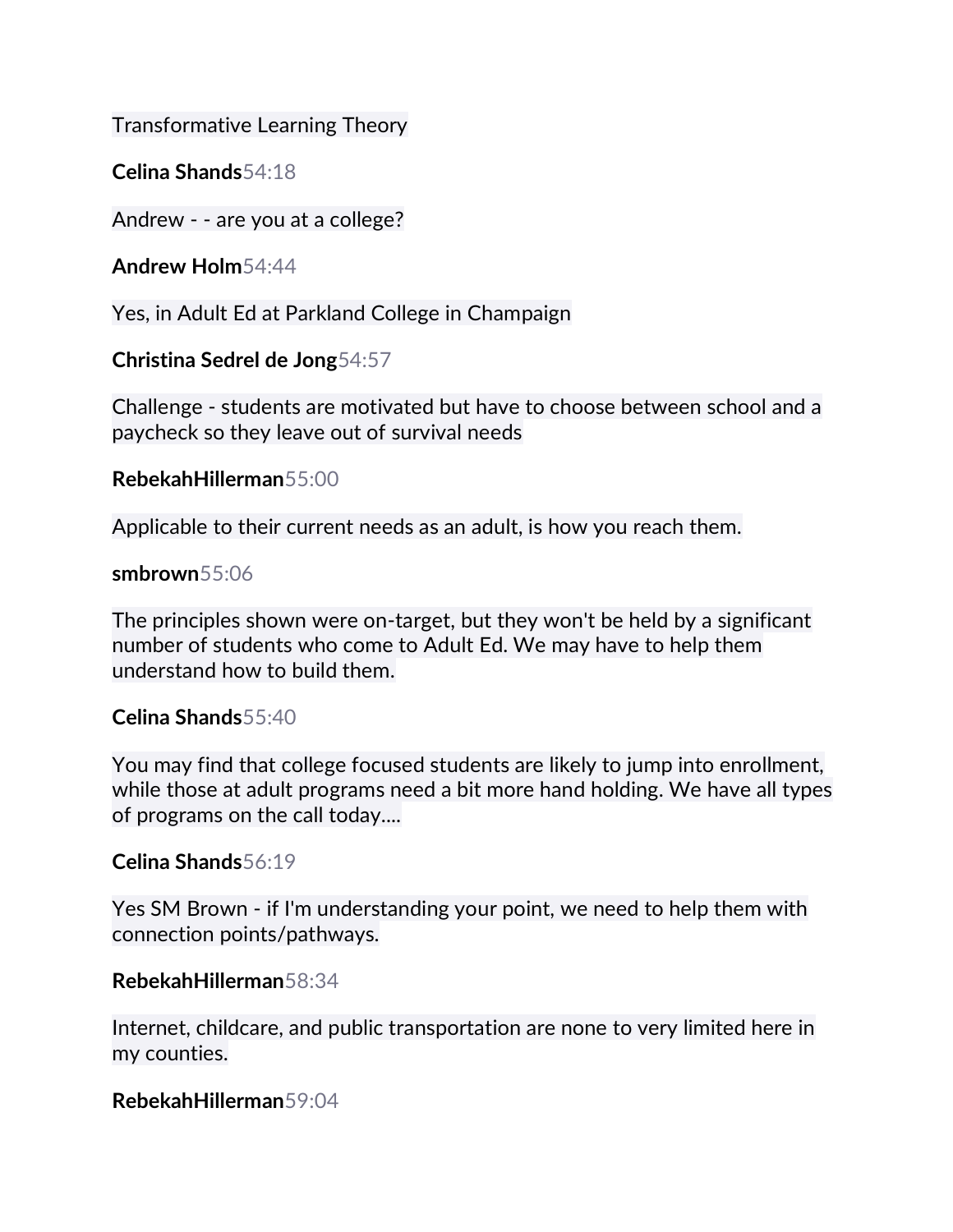Yes certificates!

#### **Celina Shands**01:01:19

Thank you Laurie - catch the recording!

**Andrew Holm**01:02:20

I really like that term... Struggler - fits so many in these difficult times!

**Celina Shands**01:02:57

Yes Andrew -- it's a terms we would not use in our outreach materials but you'll see how we use it to create effective messaging that cuts through the noise.

**RebekahHillerman**01:03:28

I agree Maryanne!

**smbrown**01:03:55

I think we all are going to need to share ideas about countering the new pandemic wages that have manifested: they are a huge counter to motivating a student to take on any education programming.

#### **Celina Shands**01:04:22

Yes SM: if folks have best practices that you are using to increase enrollments please share!

**Maryanne Conlin**01:05:56

There are so many key trends that we have to watch over the year and address!

#### **RebekahHillerman**01:08:13

Partnerships and resources can really help each other with marketing lists to be listed upon, such as this campaign really do work. Our Facebook area keeps us in locations for marketing to far out of our demographic area.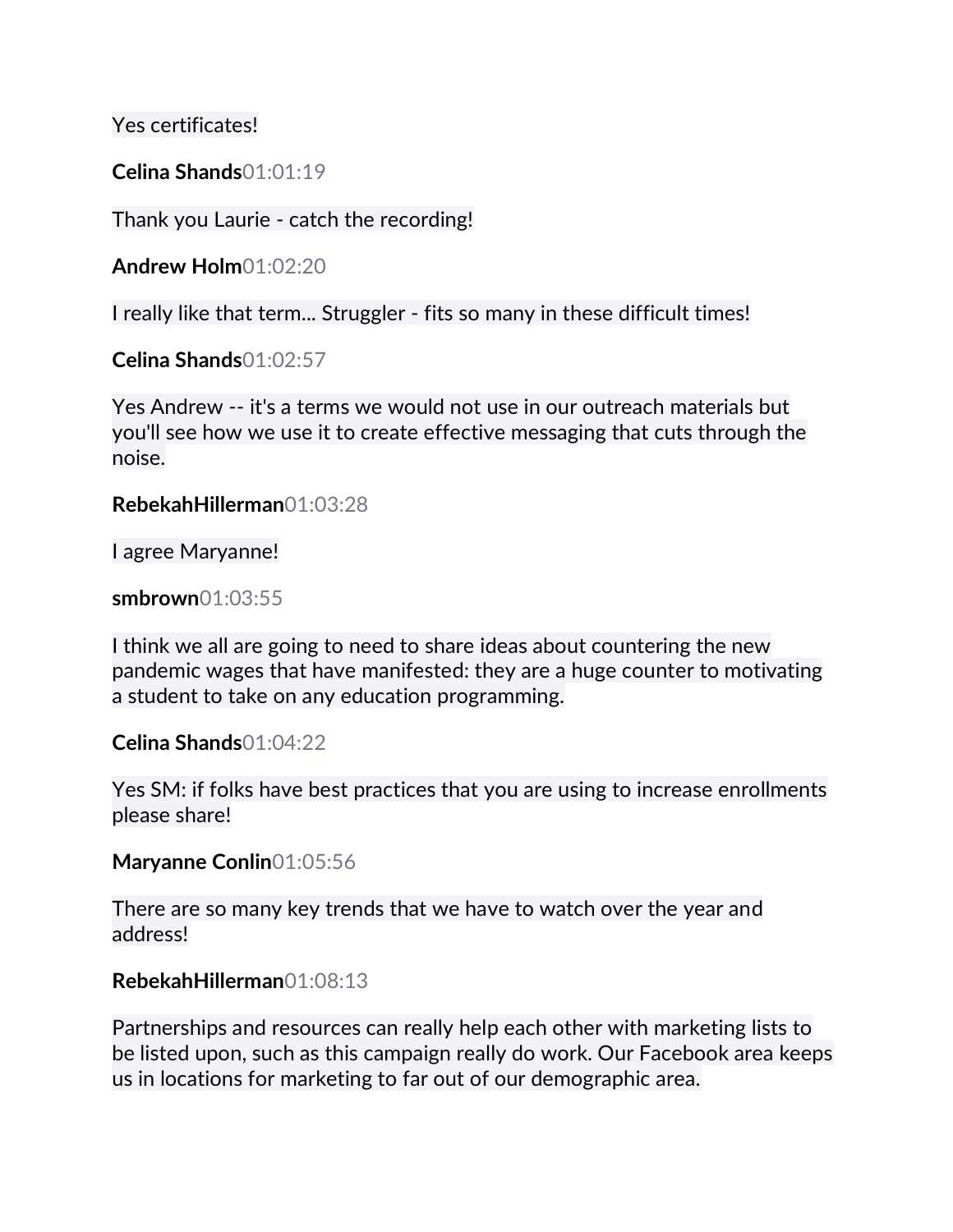**Patti Wragg**01:08:19

That is the one I liked best too.

## **RebekahHillerman**01:09:02

Being in the wrong target demographic area is a marketing waste.

## **Frederick Mitchell**01:09:25

Is there a formatted approach to deal with the 'enablers' in the prospects' life that help them stay nested in whatever psychological zone they have rooted themselves?

## **Maryanne Conlin**01:09:53

@smbrown - yea, we have been testing different messaging in the COABE Move Ahead with Adult Ed program on the "wages" issue and will use that in this campaign and share that with you.

## **Andrew Holm**01:11:08

Your Path - indicates how... Your Future - indicates direction. Very positive, encouraging, and hopeful.

## **D. Gonzalez World Relief**01:11:30

Anyone uses a free sms app that we could try?

**Rend Lake College**01:11:37

It's a very empowering message.

## **RebekahHillerman**01:11:54

The statement about 5-12 contact messages and touch points should be used after the, I am interested in: contact.

## **Mary Kanter MS ACUE**01:12:28

The word path confuses my low level ESL students. How to explain this...….?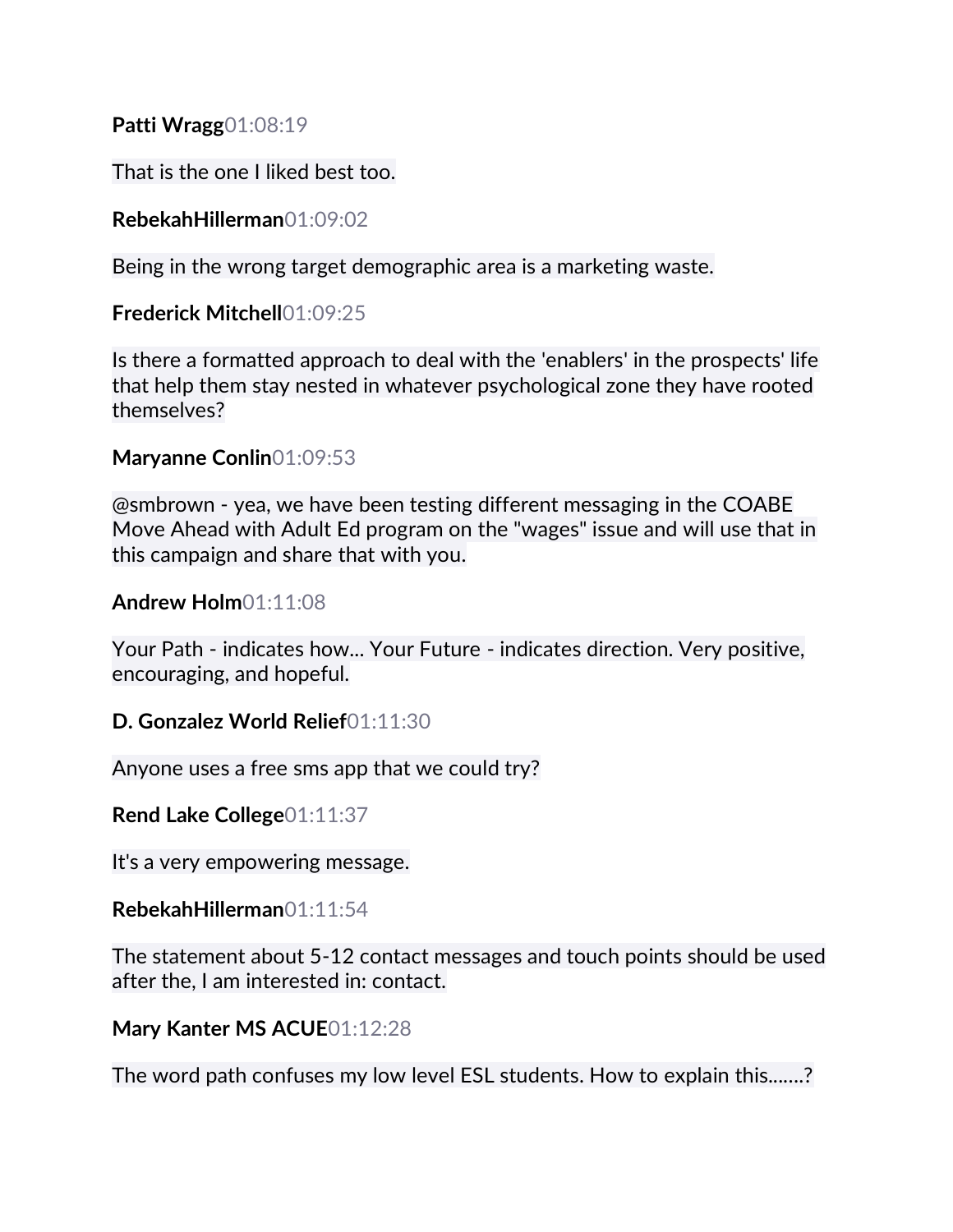#### **Arlene Santos-George-College of Lake County**01:12:52

Would you also have a mass media campaign like an advertisement in Univision? The Hispanic population watch tele novelas a lot!

**Naomi Ramage**01:13:23

D. Gonzalez, my program uses https://talkingpts.org (for mass messages) and Google Voice (for 1:1 convos) with prospective students.

**Celina Shands**01:13:31

Arlene: We are getting ready to share the mediums for the campaign in the media plan. Our recommendations for the budget that we have to work with

**Celina Shands**01:13:43

Thank you Naomi!

**Mary Kanter MS ACUE**01:13:59

A car graphic or the word road instead of path might help

**Celina Shands**01:14:17

Thank you Mary....

**RebekahHillerman**01:14:21

Can we have a share PDF type sheet to send to our partners to be posted on their website.

**Celina Shands**01:14:38

We are getting ready to talk about toolkit items!

**D. Gonzalez World Relief**01:15:05

Thanks Naomi

**Mary Kanter MS ACUE**01:15:46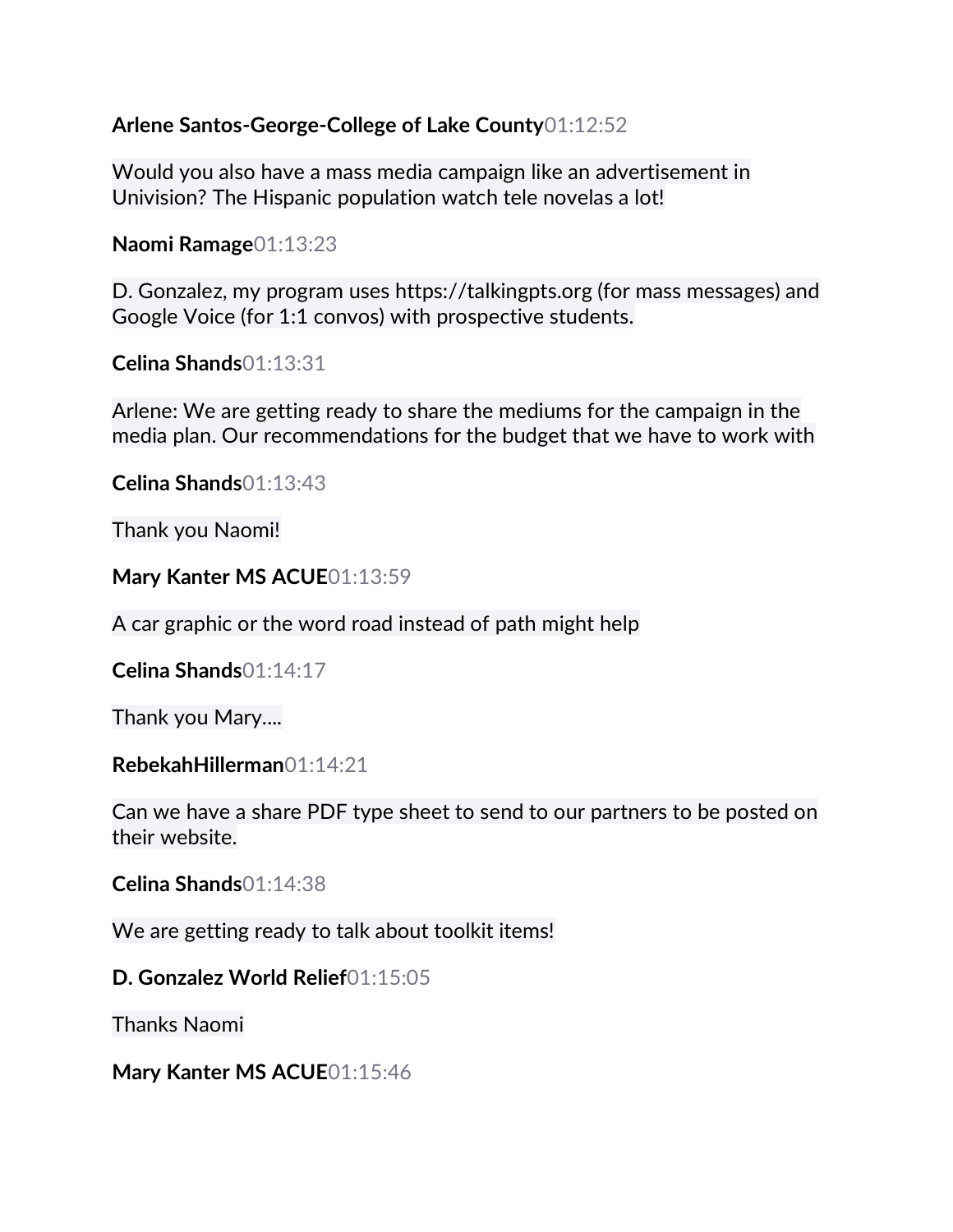Is the April - June a good time? Students can't enter the program until August and by then they need to be reached out to again

**RebekahHillerman**01:16:26

Will this ads be targeted to a new pattern for enrollment dates as Adult classes?

**Michael Rose**01:16:34

Agreed Mary, This is an issue for us as well. The number of hours needed to post-test makes it difficult for us to admit students at that time.

**Mary Lynn Carver**01:16:39

Mary, many programs offer summer courses.

**Celina Shands**01:17:27

Remember this is a statewide campaign that needs to support all programs to boost enrollments.

**Mary Kanter MS ACUE**01:17:42

Mary Lynn it has always been my experience that ESL students may not enter for the first time in summer semester. I am not as familiar with cLC as I am with MCC though

**RebekahHillerman**01:17:42

Grants limited your hours to teach.

**Celina Shands**01:17:57

Yes, we have an ad budget that is being invested in this plan and campaign.

**RebekahHillerman**01:18:15

People will expect to enroll in the summer or upon contact!

**RebekahHillerman**01:18:57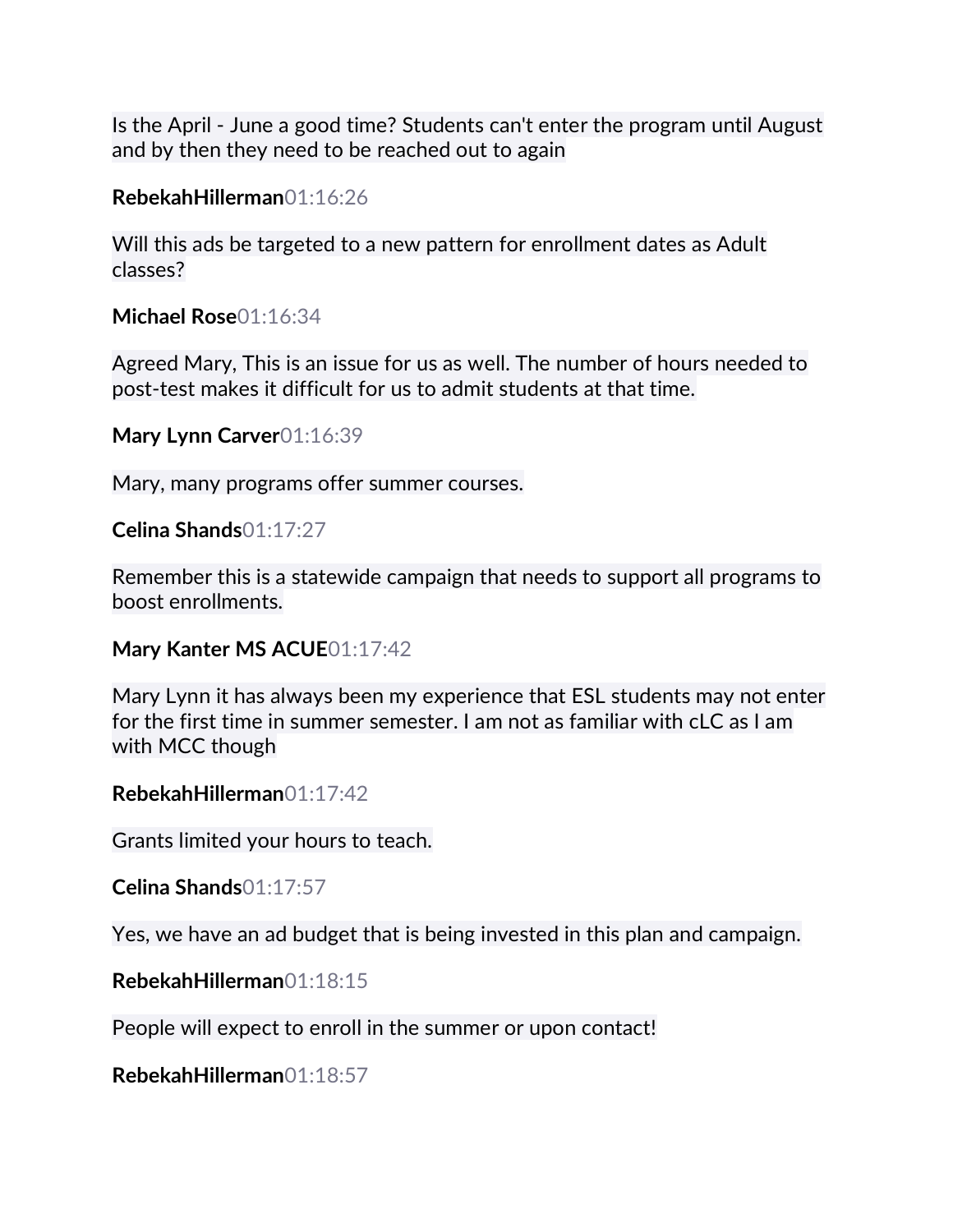We need support in retainment too.

**Maryanne Conlin**01:19:11

@Rebekah- the ads that we sent out at different times of the year will say different things.

**Naomi Ramage**01:20:26

Rebekah, I agree about retainment. Sometimes the line between recruitment and retention is blurred. Marketing messages can make all the difference for both efforts!

**RebekahHillerman**01:20:33

Maryanne, thank you, I do really think this project will help.

**Rend Lake College**01:20:46

is there a process for how the director's deal with a lead? Or does that become the responsibility of the director?

**smbrown**01:20:54

How do we get this "lead" link?

**Megan Jones (she/her)**01:20:54

How should we follow up? Phone, text or email?

**Rend Lake College**01:20:57

Got it!

**Jenny Siegfried (she/her)**01:21:24

We are using Zoom Webinar for this presentation. You are muted and your video is off. Please use the Chat to communicate. Select "Everyone" in the Chat box to make sure your comment can be seen by all attendees. Thank you!

**Maryanne Conlin**01:21:38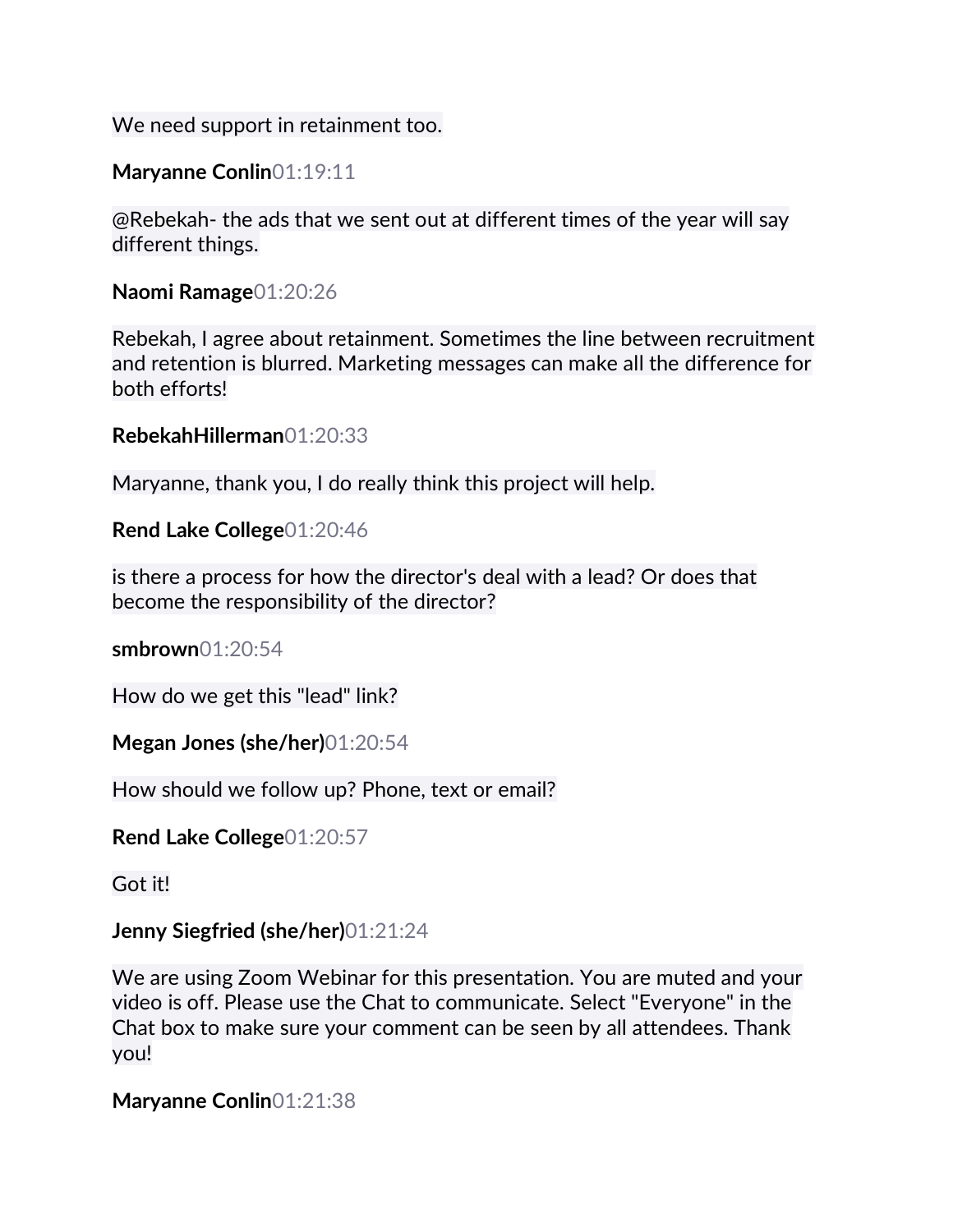@Diane - we have identified 2 different groups of ESL learners - Those entering at lower levels tend to be middle-aged + and more female - the 2nd group is more highly educated and younger and enroll in the higher level ESL classes

**Rend Lake College**01:22:09

Does the toolkit cover how the director reports conversions?

**Antonio M Diaz**01:23:11

Can't hear you.

**Mary Lynn Carver**01:23:33

This is exciting. It reminds me of the effort PLUS (Project Literacy U.S.) in the late 1980's. It was highly successful & our program had numbers in the 4- 5000 students range. Sounds like this could be similar. Reaching out with that personal invite is so effective  $\odot$ 

**Celina Shands**01:23:34

Antonio may be your connection?

**Rend Lake College**01:23:42

Hearing everything fine here

**Celina Shands**01:23:48

Yes Mary!

**Antonio M Diaz**01:24:24

 $\triangledown$ 

**Mary Kanter MS ACUE**01:24:38

Who is the contact at McHenry County College for this?

**Claudia Mosqueda**01:25:42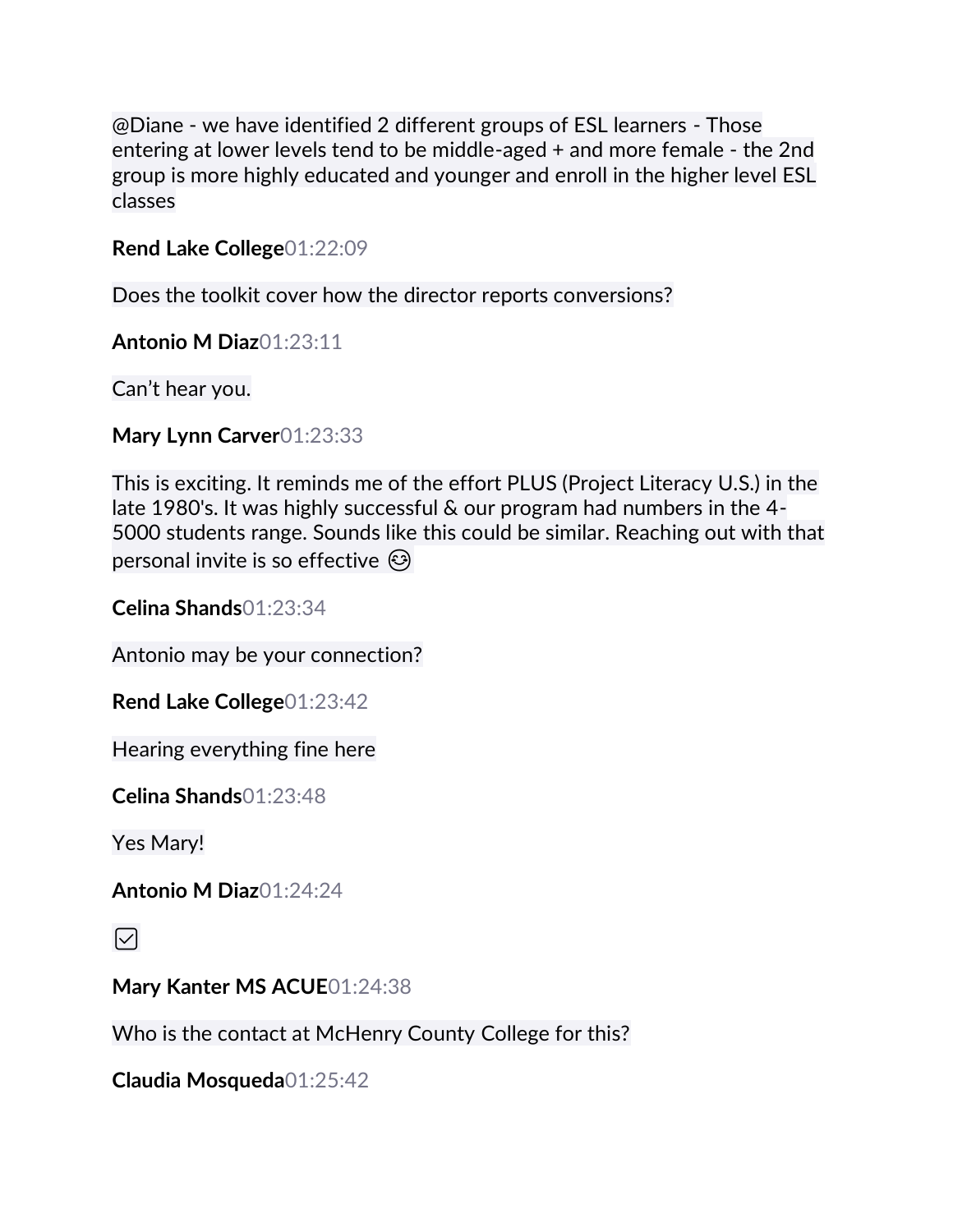Do you know the conversation with ICCB regarding grant money each program will be able to use to do some of this: billboard for example?

**Antonio M Diaz**01:25:56

Sorry, I'm Itzel Munoz… family account

**Andrew Holm**01:27:15

Faculty play a unique role in all of this. Will any of your materials address their role and how they can contribute?

**Ceci Elhaddad - ICCB**01:27:15

Claudia--I will pass that question along to Dr. Olesen-Tracey for you.

**Laura Sherwood**01:27:37

The first webinar on Jan 13, 2022 will go into working with the leads that your program receives from the campaign.

**Jenny Siegfried (she/her)**01:28:57

http://www.excellenceinadulted.com/ael-outreach-campaign/

**Guadalupe Narvaez**01:29:27

Thanks a lot! I need to jump to another meeting.

**Jenny Siegfried (she/her)**01:29:46

https://forms.gle/tr13jrLpgj4GX58U9

**Rend Lake College**01:29:50

How do you sign up for the last thing?

**Adam Schauer**01:30:04

98

**Tara Schwab (she/hers)**01:30:17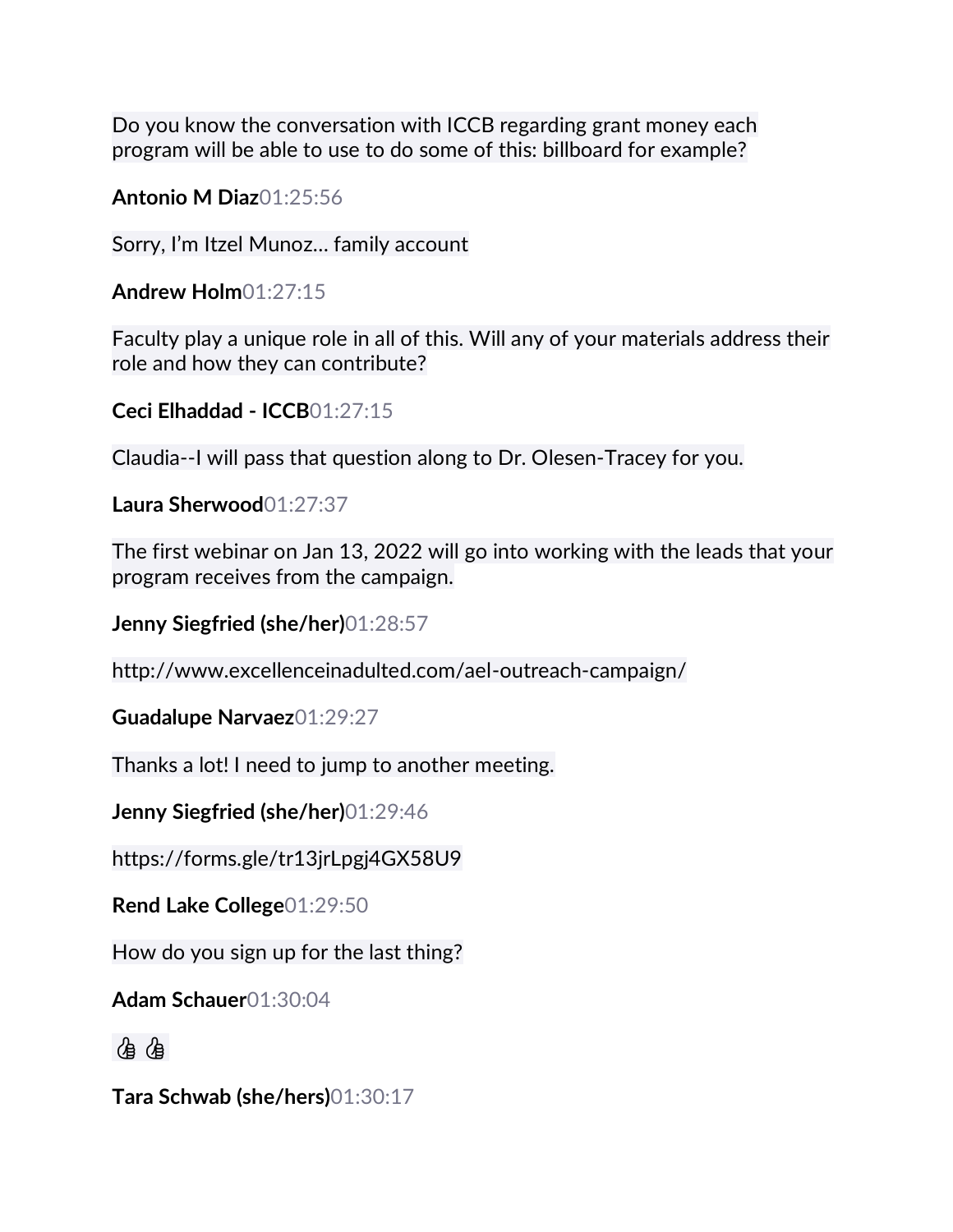To sign up for the Pulse: https://excellenceinadulted.us16.listmanage.com/subscribe?u=6abe7c9b0010e685c31d52c3e&id=655006336c

**Corinne Benedetto**01:30:18

Hi, can you go over the main traits of the leads one more time?

**Beatriz Izaguirre**01:30:19

tHANK YOU

**Casia Holmgren**01:30:35

Thank you.

**Aleyda Munoz**01:30:44

Very good meeting everyone. Thank you!

**simone santini**01:30:49

thanks for the time an the info.

**EwaNiedzwiecki**01:30:55

Thank you

**Tricia Wagner**01:31:16

Can you please toggle back to the page showing the symbolism of the logo? That was so interesting.

**Andrew Holm**01:31:20

Thanks! Very thorough work...

**Sherri Kulawinski**01:31:27

Excellent information. TY!!

**Tim Klagues**01:31:28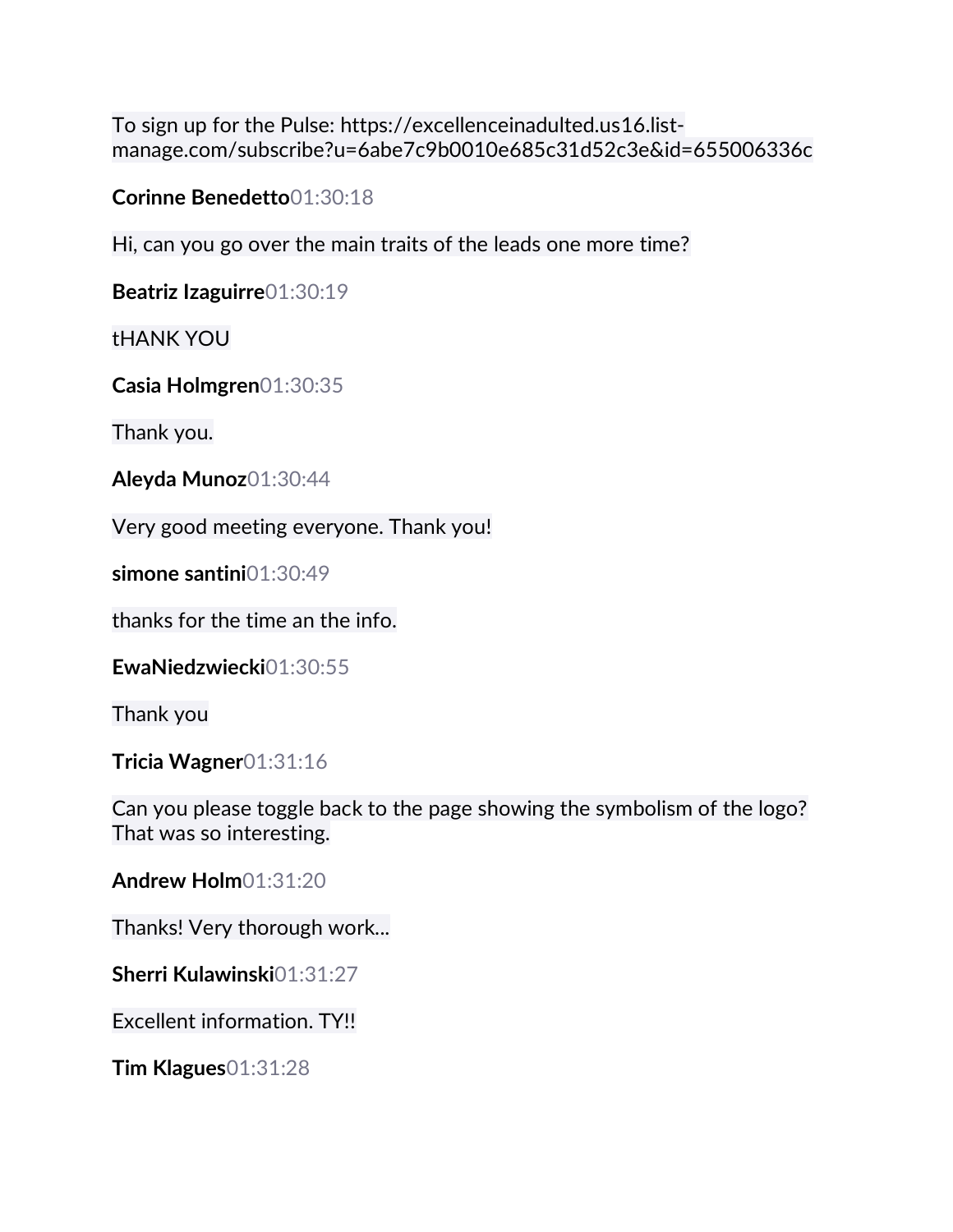Thank you!

## **Jenny Siegfried (she/her)**01:31:30

To sign up for the PDN Pulse, please visit https://rebrand.ly/pdnlist

**Jenny Siegfried (she/her)**01:32:00

Please complete an evaluation of today's webinar here: https://forms.gle/tr13jrLpgj4GX58U9

**Rend Lake College**01:32:18

Great job! Great presentation! Beautiful landing page!

**Tricia Wagner**01:32:26

Cool!

**Jenny Siegfried (she/her)**01:32:36

Stay up-to-date on campaign information here: http://www.excellenceinadulted.com/ael-outreach-campaign/

**Brett O'Brien**01:32:36

Thank you!

**Jenny Siegfried (she/her)**01:32:50

This is where we'll post the recording and slides!

**Magda Chandler**01:32:52

Thank you

**Daniela Zimnicka**01:32:52

Daniela Zimnicka- Thank you for all information.

**rebecca.angevine**01:32:54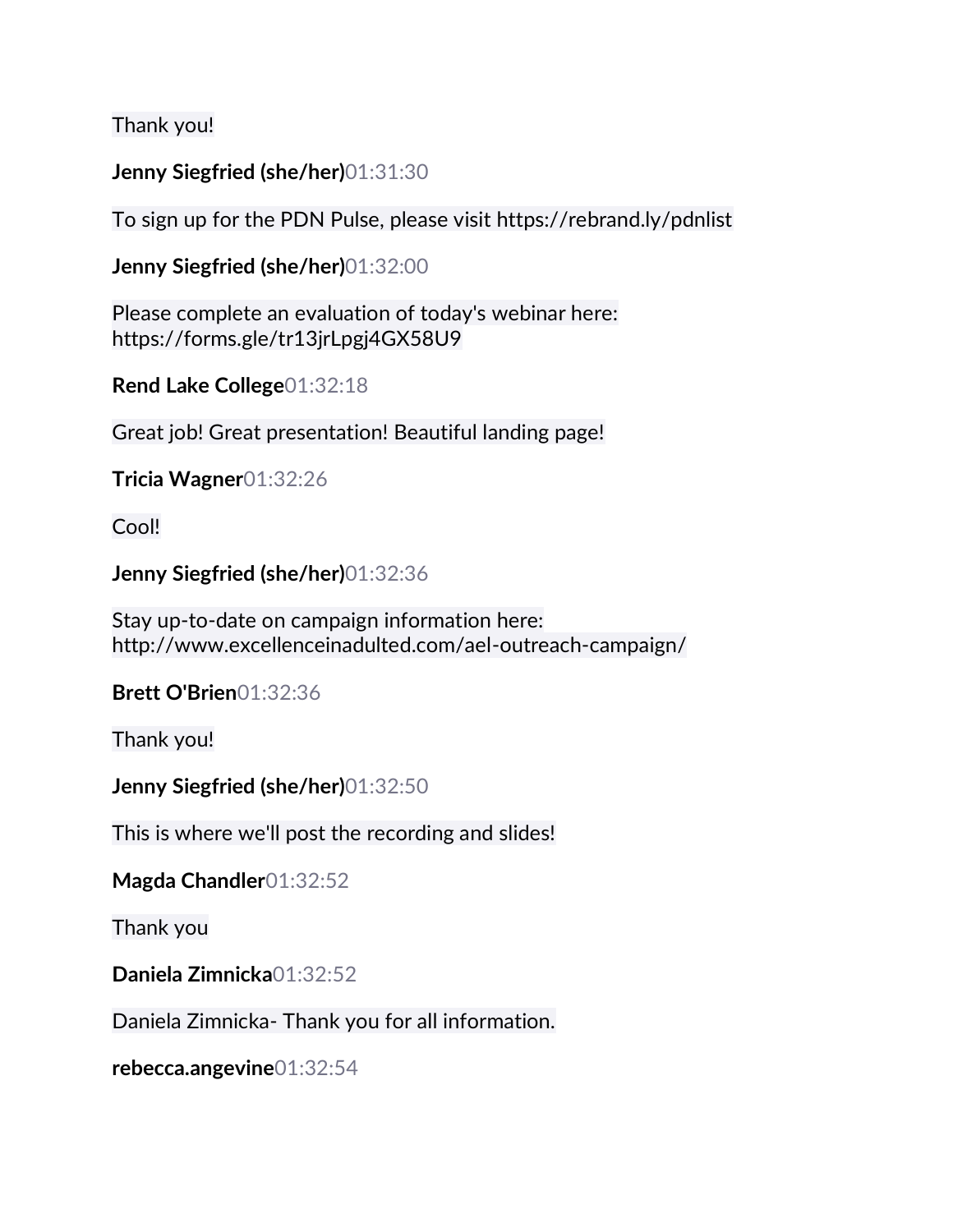Thank you so much!

## **Arlene Santos-George-College of Lake County**01:32:55

Thanks ICCB!

The way you use the Chat so effectively is really a good model for us...

**Kroach-Prater**01:33:00

Thank you!

#### **Katriel Jean-Baptiste**01:33:05

Thank you!

**Brett O'Brien**01:33:17

Hey Kroach-Prater!

**Rita**01:33:28

Thank you!

**Kroach-Prater**01:33:29

Hey Brett!

**jacqueline lynch**01:33:30

We are about to invest \$10K in a digital marketing campaign - when will your messaging be available?

**Charlean Paige**01:33:30

Thank You All for Thank Great Information

**Cesar Lara**01:33:41

Thank you very much!!!